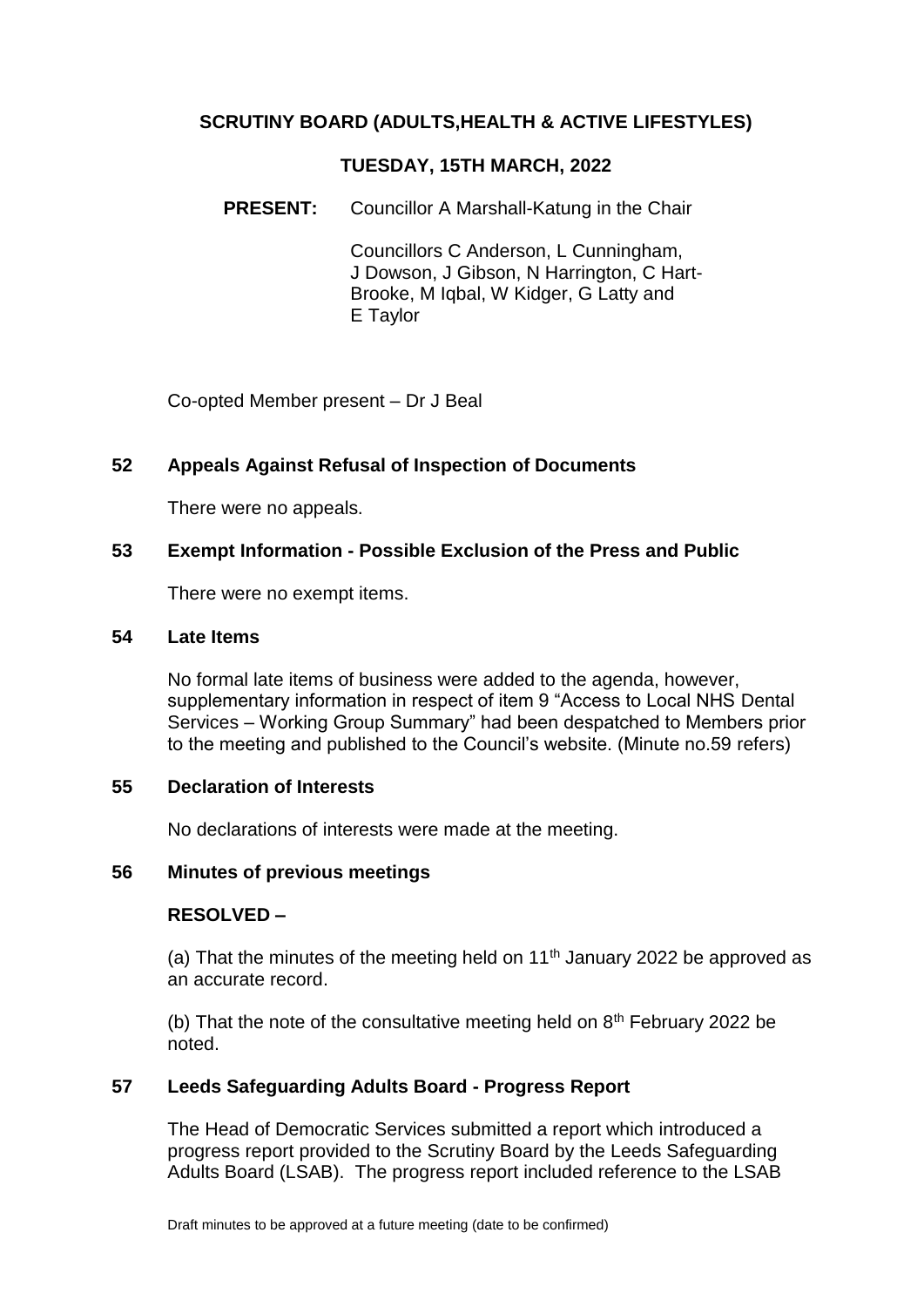Annual Report for 2020/2021 and highlighted progress made against its Strategic Plan for 2021/22, as well as sharing some early thinking about its ambitions for 2022/23.

The following were in attendance for this item:

- Cllr Fiona Venner, Executive Member for Adult and Children's Social Care and Health Partnerships
- Richard Jones CBE, Independent Chair of Leeds Safeguarding Adults Board
- Cath Roff, Director of Adults and Health
- Victoria Eaton, Director of Public Health
- Shona McFarlane, Deputy Director Social Work and Social Care Service

The Chair particularly welcomed the attendance of the Independent Chair of the LSAB, Richard Jones CBE. In introducing this item, the Chair acknowledged the significance of the wording set out as part of the foreword to the LSAB 2020/21 Annual Report and therefore invited the LSAB Chair to relay this to the Board prior to presenting the broader progress report.

In introducing the LSAB progress report, the LSAB Chair highlighted the following:

- There had been an increased rate of safeguarding referrals made during 2020/21, with 10,917 referrals made (an increase of 12% from 2019/20).
- When a referral is received by Leeds City Council: Adults & Health, a decision is then made whether to undertake a safeguarding enquiry. In 2020/21, there were 3286 safeguarding enquiries commenced, which amounts to 30% of all referrals.
- Such safeguarding enquiries involved one or more of a range of different types of concerns, with the highest proportion involving concerns around neglect and acts of omission (32%); physical abuse (25%) and financial or material abuse (13%).
- During 2020/21, the LSAB sought to reach out across diverse communities in Leeds, to promote awareness of safeguarding and the work of the Board. This continues to remain a priority.
- The LSAB is promoting positive images of safeguarding, of the support and help that is available, and the difference it can make to people's lives. These messages are based on citizen-led consultation about what good practice looks like and feels like. This also reflects the Board's commitment to becoming increasingly citizen-led.
- The LSAB worked with the city's Community Safety Partnership, Safer Leeds in undertaking a thematic review, conducted under Section 44 (5) of the Care Act 2014, using the LSAB's powers to conduct a discretionary review, considering the experience of adults who died while living streetbased lives in Leeds.
- The LSAB also published two mandatory Safeguarding Adults Reviews in 2020 concerning Mr and Mrs A and Mr B. The joint action plan that was developed as a result of these two reviews has been a significant focus of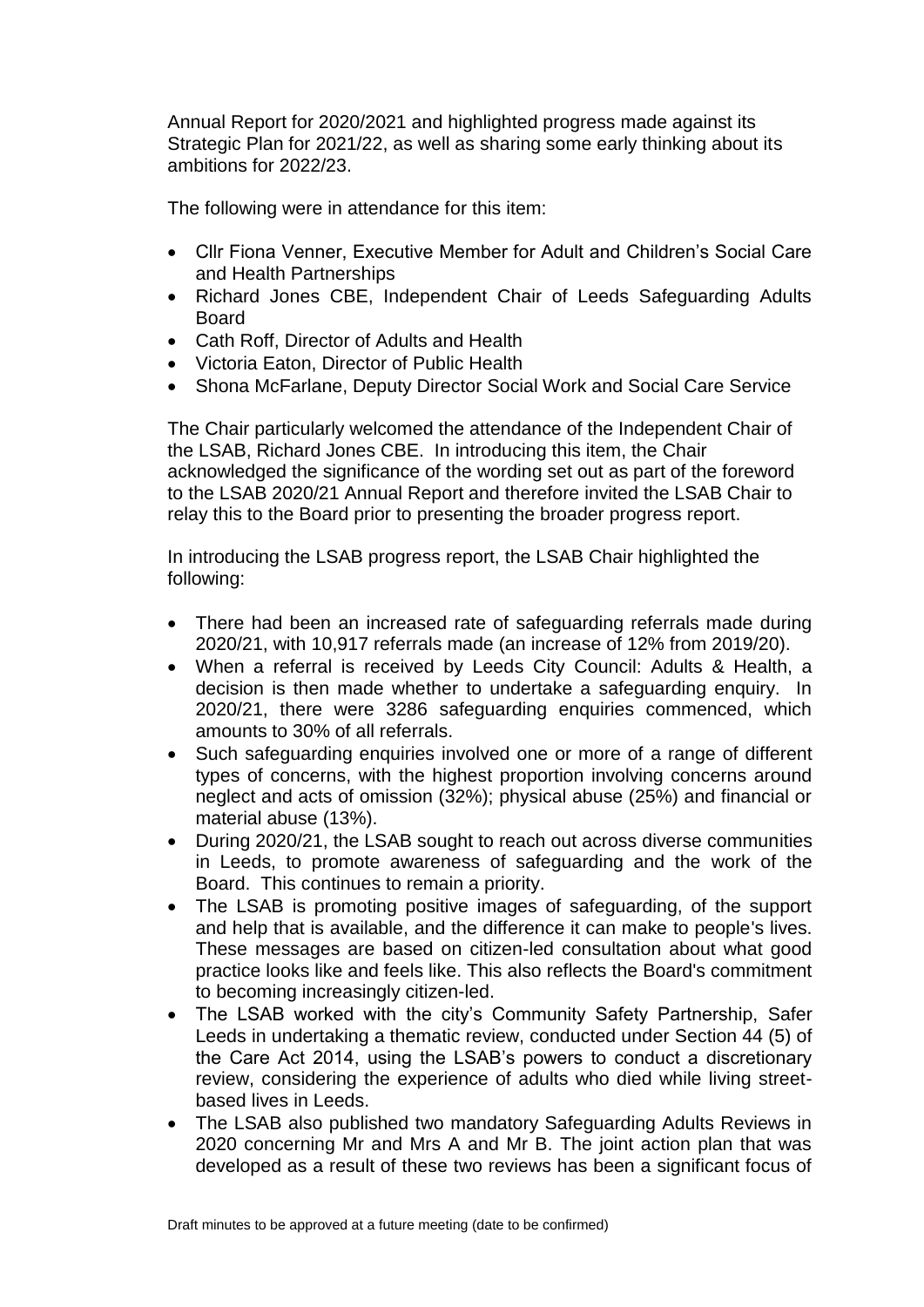the Board's work in 2020-21 and has enabled the Board to work towards the development of a robust approach to supporting those citizens living in circumstances of harmful self-neglect.

• It was acknowledged that the LSAB has close working relationships with a range of organisations and networks that enable the Board to work in partnership towards making Leeds a Safe Place for Everyone. Tributes were made to the frontline staff, practitioners and organisations for their extraordinary commitment to support and safeguard people from across communities, particularly during such a difficult period.

The following areas were also discussed during the Board's consideration of the LSAB progress report:

- The continual rise in safeguarding referrals and areas of particular concern, such as self-neglect linked to financial hardship.
- The importance of monitoring practice and activity within care homes, particularly during periods of visiting restrictions linked to infection control and prevention measures.
- The importance of collaborative working and maximising resources across key services and partners, with particular emphasis around information sharing and 'Professional Curiosity'.
- The work being undertaken with communities and partners to ensure people know how to seek help and have the confidence to do so.
- Establishing appropriate success measures while acknowledging that safeguarding enquiries can take different forms so as to respond effectively to the nature of the risk, the specific circumstances and the person's desired outcomes.

The Chair thanked everyone for their contributions and acknowledged the continued hard work and commitment of the Leeds Safeguarding Adults Board.

**RESOLVED –** That the contents of the report and discussions be noted.

## **58 Better Lives Strategy 2022 to 2027 Update Report**

The report of the Director of Adults and Health presented an update on the development of a new Better Lives Strategy, which is the Council's strategy for people with care and support needs. Linked to this, the Scrutiny Board was invited to review and comment on the draft proposed strategy prior to it being approved by the Executive Board in April 2022.

The following were in attendance for this item:

- Cllr Fiona Venner, Executive Member for Adult and Children's Social Care and Health Partnerships
- Cath Roff, Director of Adults and Health
- Victoria Eaton, Director of Public Health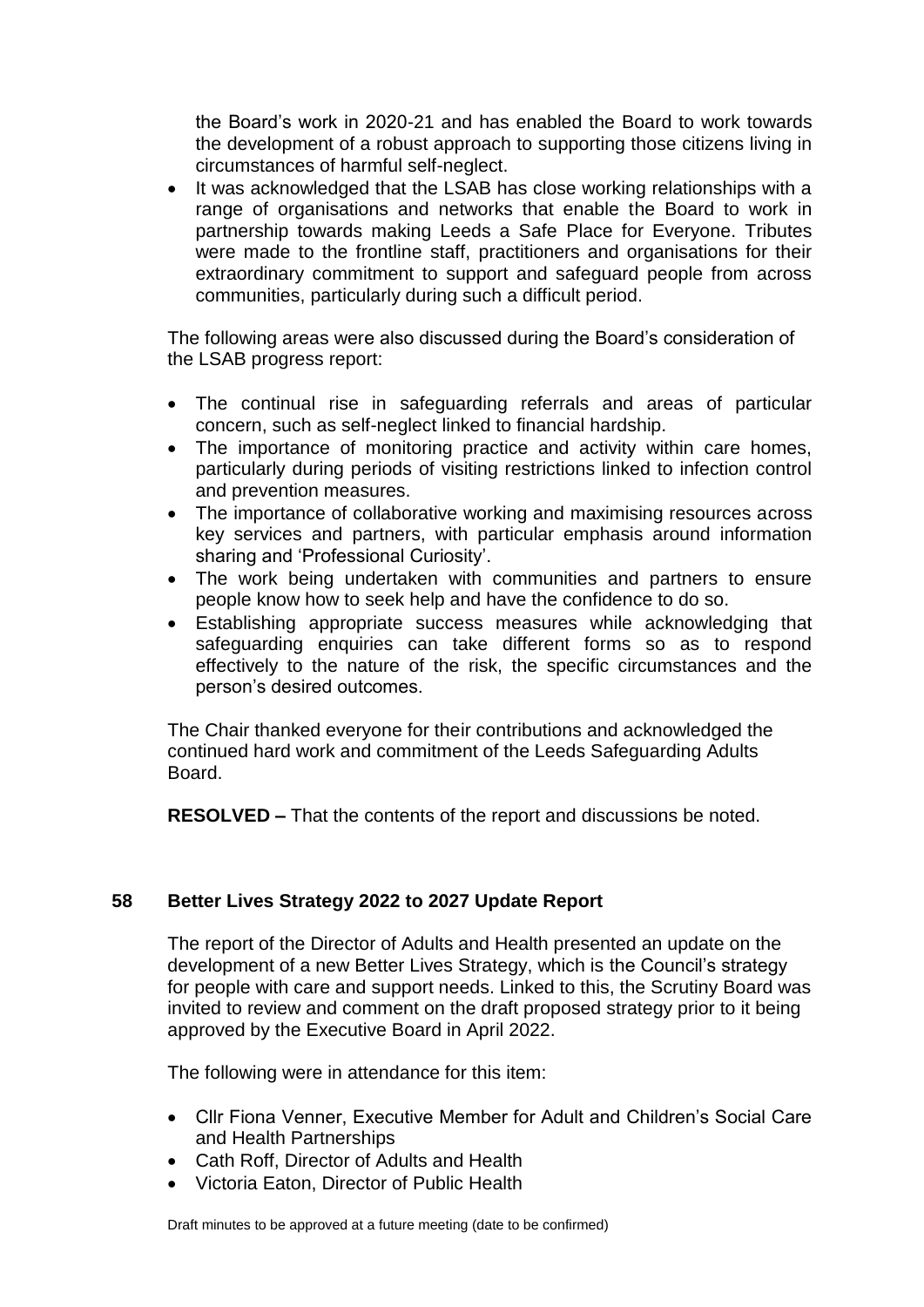- Shona McFarlane, Deputy Director Social Work and Social Care Service
- Carmel Langstaff, Chief Officer Transformation and Innovation

The Executive Member for Adult and Children's Social Care and Health Partnerships gave a brief introduction, which included an overview of the engagement work undertaken to inform the new strategy and also the associated governance and performance monitoring arrangements linked to the Adult Social Care Outcomes Framework (ASCOF) and the role of the Better Lives Board.

The Chief Officer for Transformation and Innovation also provided further detail surrounding the engagement and consultation work undertaken to help understand what matters most to people, which had consequently led to the identified 6 priority areas set out within the new strategy.

In consideration of the report and the draft strategy, the following areas were raised by the Board:

- *Reflecting the ambition for Leeds to become a Marmot City* having recently given its support to the proposal for Leeds to become a Marmot City, the Board was pleased to note that one of the six identified priorities set out within the new Better Lives Strategy focuses on 'Tackling Poverty and Inequality'. The Board was also assured that, moving forward, associated links between the new strategy and the Marmot City ambition would be strengthened through the connected leadership of the Health and Wellbeing Board and the Better Lives Board.
- *Using digital tools and technology –* the Board discussed the identified priority to support people to use digital tools, technology, and services in the right way for them. In doing so, Members emphasised the importance of the new Strategy also recognising those individuals unable to utilise digital tools due to dexterity limitations or other types of disability, for which they would need alternative means to access support. The Board also acknowledged that there is ongoing digital technology innovation within the health and care sector and was informed about the intention to develop a separate digital strategy for Adult Social Care.

In conclusion, the Scrutiny Board collectively endorsed the new draft Better Lives Strategy 2022 – 2027.

## **RESOLVED –**

a) That the contents of the report, along with Members comments, be noted. b) To note that the Scrutiny Board (Adults, Health and Active Lifestyles) collectively endorses the new draft Better Lives Strategy 2022-2027.

## **59 Access to local NHS dental services - working group summary**

The report of the Head of Democratic Services introduced the summary note of the main issues and proposed recommendations arising from the Scrutiny Board's working group meeting on 25<sup>th</sup> February 2022 in relation to access to local NHS dental services.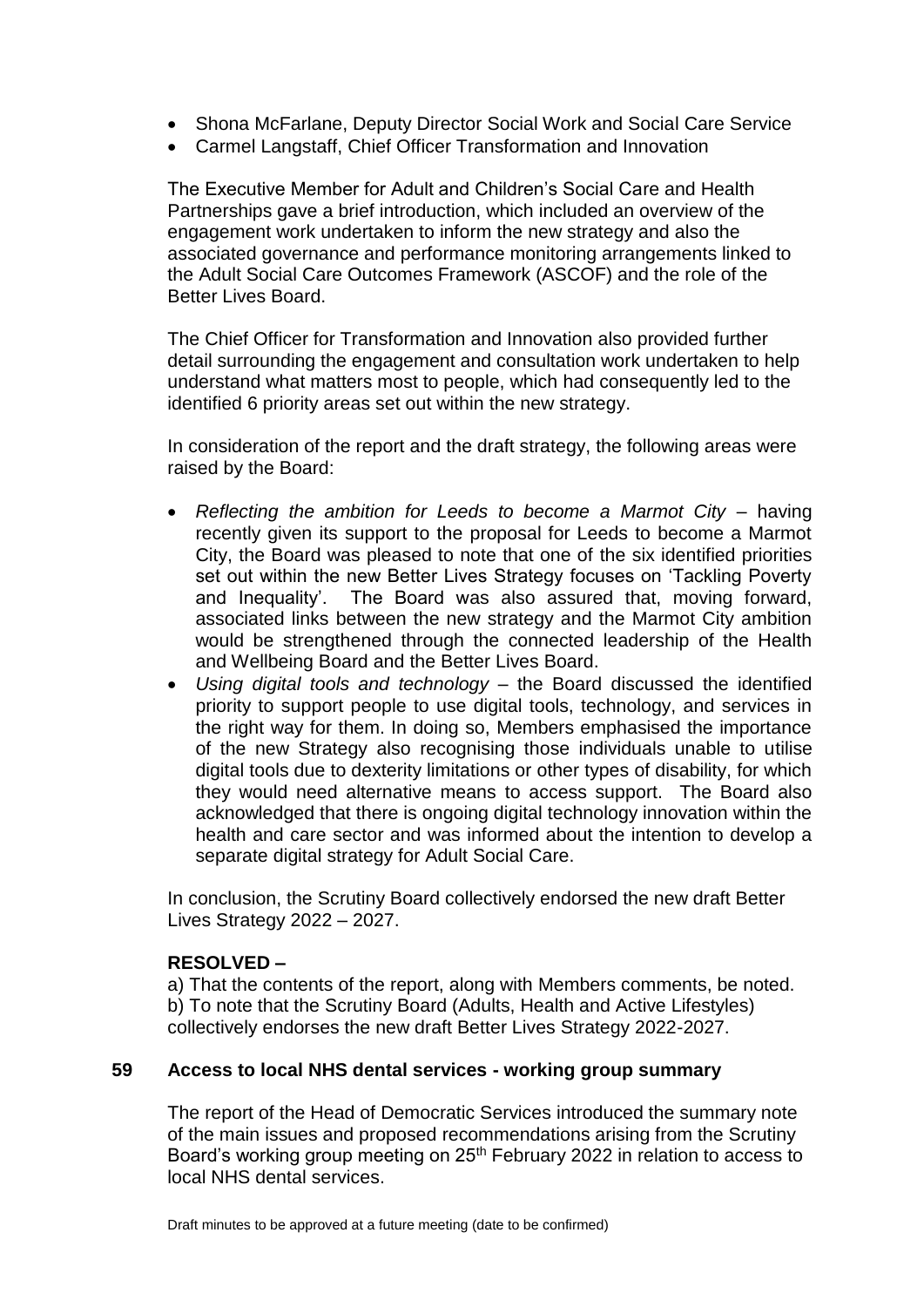The summary note, which was referenced as Appendix 1 to the report, had been published and circulated separately to Board Members as part of a supplementary agenda pack.

In introducing the report, the Scrutiny Board's Principal Scrutiny Adviser gave an overview of the proposed recommendations set out within the working group summary note for the Board's consideration and formal ratification.

In endorsing the proposed recommendations, an additional recommendation was also proposed in relation to the Chair of the Adults, Health and Active Lifestyles Scrutiny Board writing to the national NHS England & NHS Improvement Team to also highlight local concerns raised that are associated with broader national issues within the dental sector in terms of workforce capacity and whether the existing NHS dental contract, which came into force in 2006, remains fit for purpose?

#### **RESOLVED –**

- (a) That the report and working group summary note be noted.
- (b) That the proposed recommendations set out within the working group summary note be approved.
- (c) That an additional recommendation be added, as reflected above.

#### **60 Work Schedule**

The Head of Democratic Services submitted a report that presented the work schedule for the remainder of the municipal year.

The Principal Scrutiny Adviser explained that there were no further formal public meetings of the Adults, Health and Active Lifestyles Scrutiny Board scheduled for this municipal year. However, the Board was reminded that there will be a remote consultative meeting taking place in April, which will be focused on the ongoing development of the new Integrated Care System.

Members were also advised that a date for the Board's Active Leeds visit is to be confirmed, with the intention to try and hold this before the end of the municipal year.

In conclusion, the Chair highlighted to Members that the Scrutiny Board's Principal Scrutiny Adviser, Angela Brogden, will not be continuing to support the Adults, Health and Active Lifestyles Scrutiny Board in the new municipal year but will be remaining within the Scrutiny Team. The Chair therefore took the opportunity to formally thank Angela for her support to the Scrutiny Board over the last two years.

**RESOLVED –** That the work schedule for the remainder of the 2021/22 municipal year be noted.